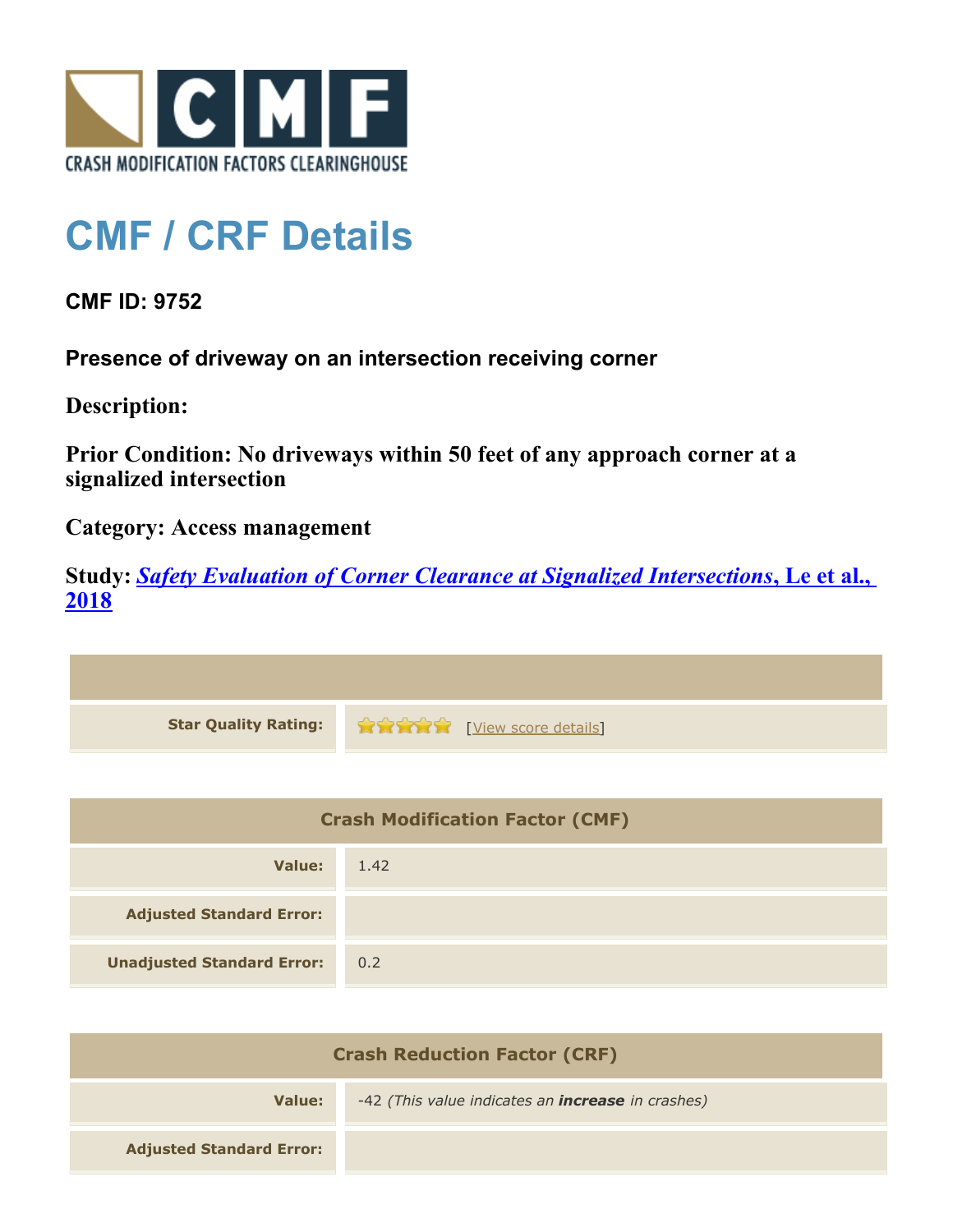| <b>Applicability</b>       |               |
|----------------------------|---------------|
| <b>Crash Type:</b>         | Angle         |
| <b>Crash Severity:</b>     | All           |
| <b>Roadway Types:</b>      | Not specified |
| <b>Number of Lanes:</b>    |               |
| <b>Road Division Type:</b> |               |
| <b>Speed Limit:</b>        |               |
| <b>Area Type:</b>          | Not specified |
| <b>Traffic Volume:</b>     |               |
| <b>Time of Day:</b>        | All           |

## *If countermeasure is intersection-based*

| <b>Intersection Type:</b>         | Roadway/roadway (not interchange related)          |
|-----------------------------------|----------------------------------------------------|
| <b>Intersection Geometry:</b>     | $4$ -leg                                           |
| <b>Traffic Control:</b>           | Signalized                                         |
| <b>Major Road Traffic Volume:</b> | 10406 to 93000 Annual Average Daily Traffic (AADT) |
| <b>Minor Road Traffic Volume:</b> | 500 to 48000 Annual Average Daily Traffic (AADT)   |

| <b>Development Details</b>      |              |
|---------------------------------|--------------|
| <b>Date Range of Data Used:</b> | 2009 to 2011 |
| <b>Municipality:</b>            |              |
| State:                          | CA, NC       |